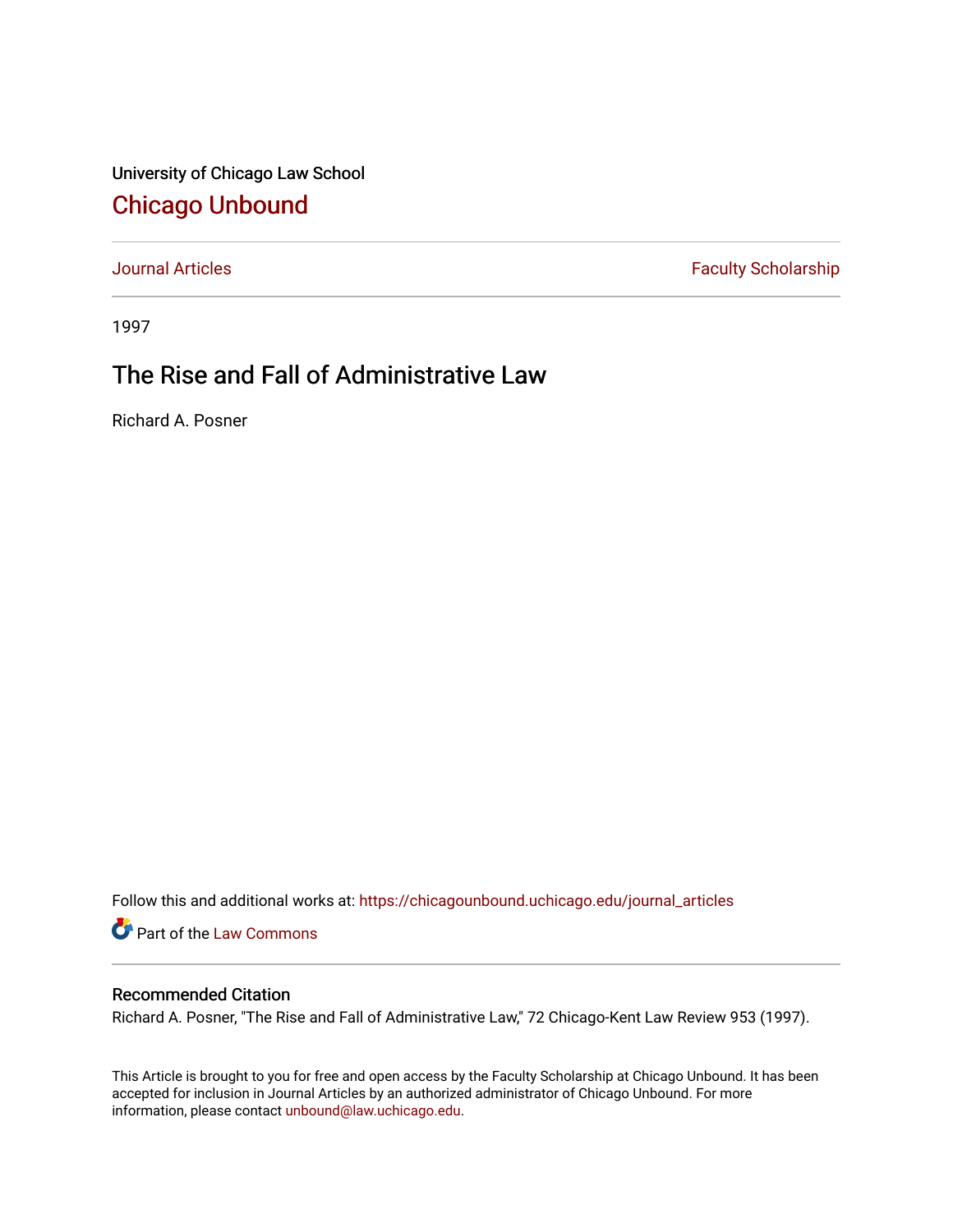## THE RISE **AND** FALL OF ADMINISTRATIVE LAW

## RICHARD **A.** POSNER\*

Academic law is an intellectually insecure field. It lacks a theoretical gyroscope and therefore wobbles, grabbing at the methods and insights of other fields while buffeted by the political and ideological currents of the day. I shall illustrate this thesis, and its paradoxical corollary that law can be improved by being made a little less like law and a little more like economics, with the changing shape and fortunes of administrative law in the academy and in the judiciary.

The Constitution established a system of lawmaking that was designed for a small eighteenth-century government of circumscribed powers. An essentially three-headed legislature-Senate, House of Representatives, and President-would enact statutes, but not many, because of the transaction costs of tricameralist legislating. A tiny judiciary would make additional law by interpretation and by common law rulemaking, but it would not make much additional law, because of the well-known informational, remedial, legitimacy, and, again, transaction-cost limitations of courts. I emphasize transaction costs as impediments to ambitious lawmaking. Increasing the size of a legislature increases the costs of reaching agreement, and increasing the size of a judiciary increases the costs of maintaining consistency and direction.

You cannot have big government-the government that tries to do more than secure the night watchman state-with just courts and legislatures. So when the demand for a big (at first just bigger) federal government arose toward the end of the nineteenth century, the constitutional mold had to be broken and the administrative state invented. Opponents of big government, emphasizing the quasi-judicial powers of agencies, pointed to the constitutional illegitimacy and political menace of an administrative state that would grab power from the courts. Supporters of big government sought to allay these concerns about the politicization of adjudication by depicting administrative agencies as arenas for the deployment of neutral expertise. Indeed, the supporters turned the tables on the opponents by noting the

Chief Judge, United States Court of Appeals for the Seventh Circuit; Senior Lecturer, University of Chicago Law School. I thank Cass Sunstein for helpful discussion of the topic and many helpful comments on a previous draft.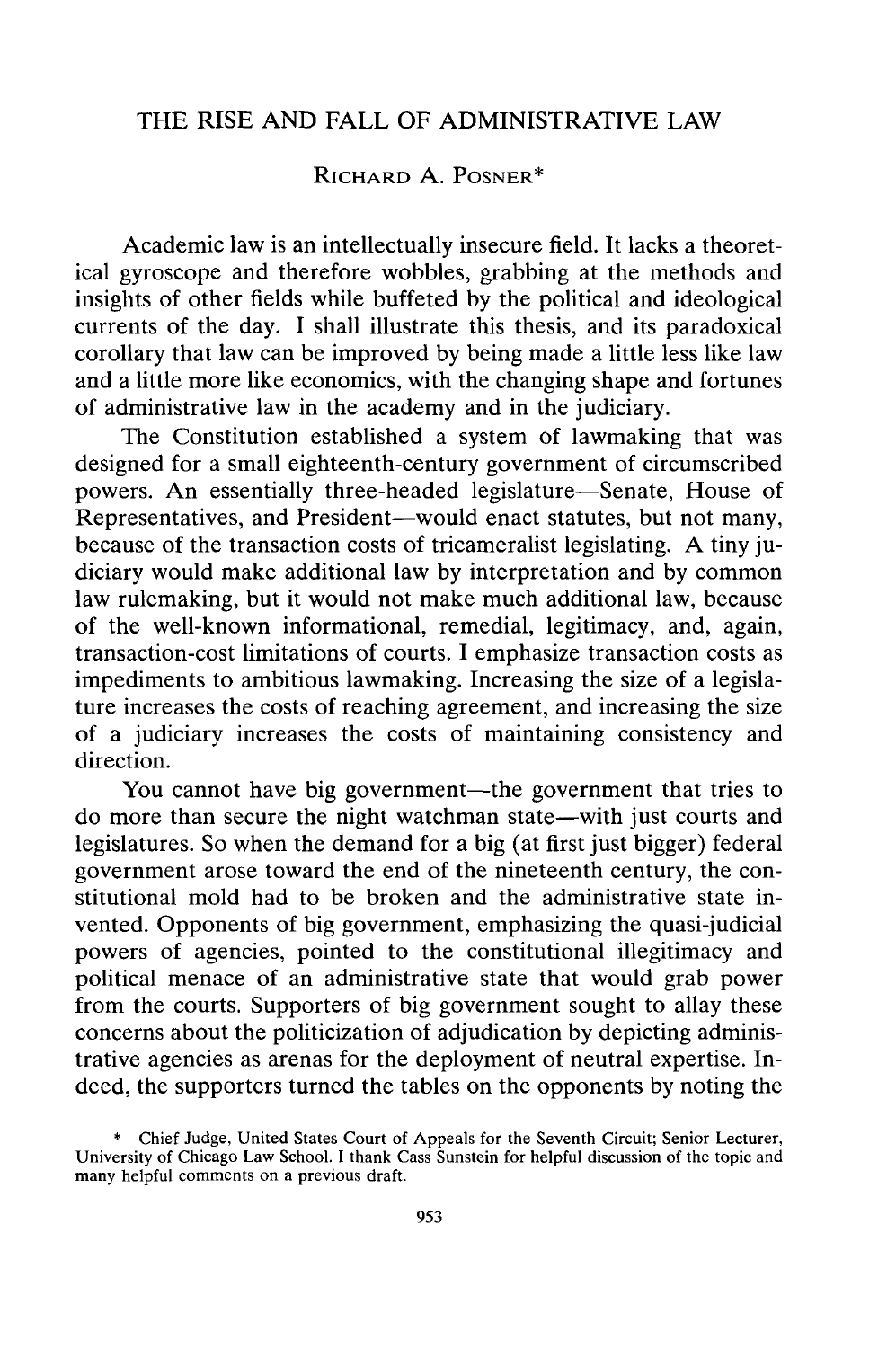ideological character of the judiciary and contrasting it with the scientific neutrality to which the administrative process aspired; they claimed that the administrative process would be less, not more, political than the judicial process. These "Progressives," champions of technocratic public administration, triumphed with the coming of the New Deal.

The struggle that I have just sketched, which defined the first phase of academic thinking about administrative law, ended with the enactment of the Administrative Procedure Act in 1946. The Act was a historic compromise. It signified the acceptance of the administrative state as a legitimate component of the federal lawmaking system, but imposed upon it procedural constraints that have made the administrative process a good deal like the judicial. Even notice and comment rulemaking, the most conspicuous departure of administration from adjudication, is in practice a lot more like litigation than like legislation, although the fault (if that is what it is) is, as I shall point out, not entirely that of the Act's draftsmen. The Act, a reaction to the politicization of some agencies, such as the National Labor Relations Board, imparted a considerable measure of political and ideological neutrality to administrative law, much as the Taft-Hartley Act, enacted in the following year, imparted a considerable measure of political and ideological neutrality to labor law, correcting to a degree the pro-union bias of the Wagner Act. World War II had created a yearning for normalcy-and, incidentally, had crushed the radical right because of its prewar defeatism and isolationism, and, the war's aftermath crushed the radical left. The result of these war-induced developments was a temporary suspension of ideological conflict, which allowed administrative law to be assimilated comfortably to a postformalist, post-realist, consensus era of American law. It was natural that the focus of academic thinking about administrative law would shift from the issues of politics, legitimacy, and policy that had dominated the earlier literature to issues important to completing the domestication of administration as law-such issues (all closely related to each other) as the proper demarcation of the border between questions of fact and questions of law, the circumscribing of agency discretion, the need for reasoned explanation of agency decisions, and the need for more definite standards, consistently administered, in order to particularize the agencies' broad statutory mandates and thus make administrative regulation more objective and predictable.

During this period of consensus, in which Professors Jaffe, Hart, and Davis were the dominant voices in administrative law scholar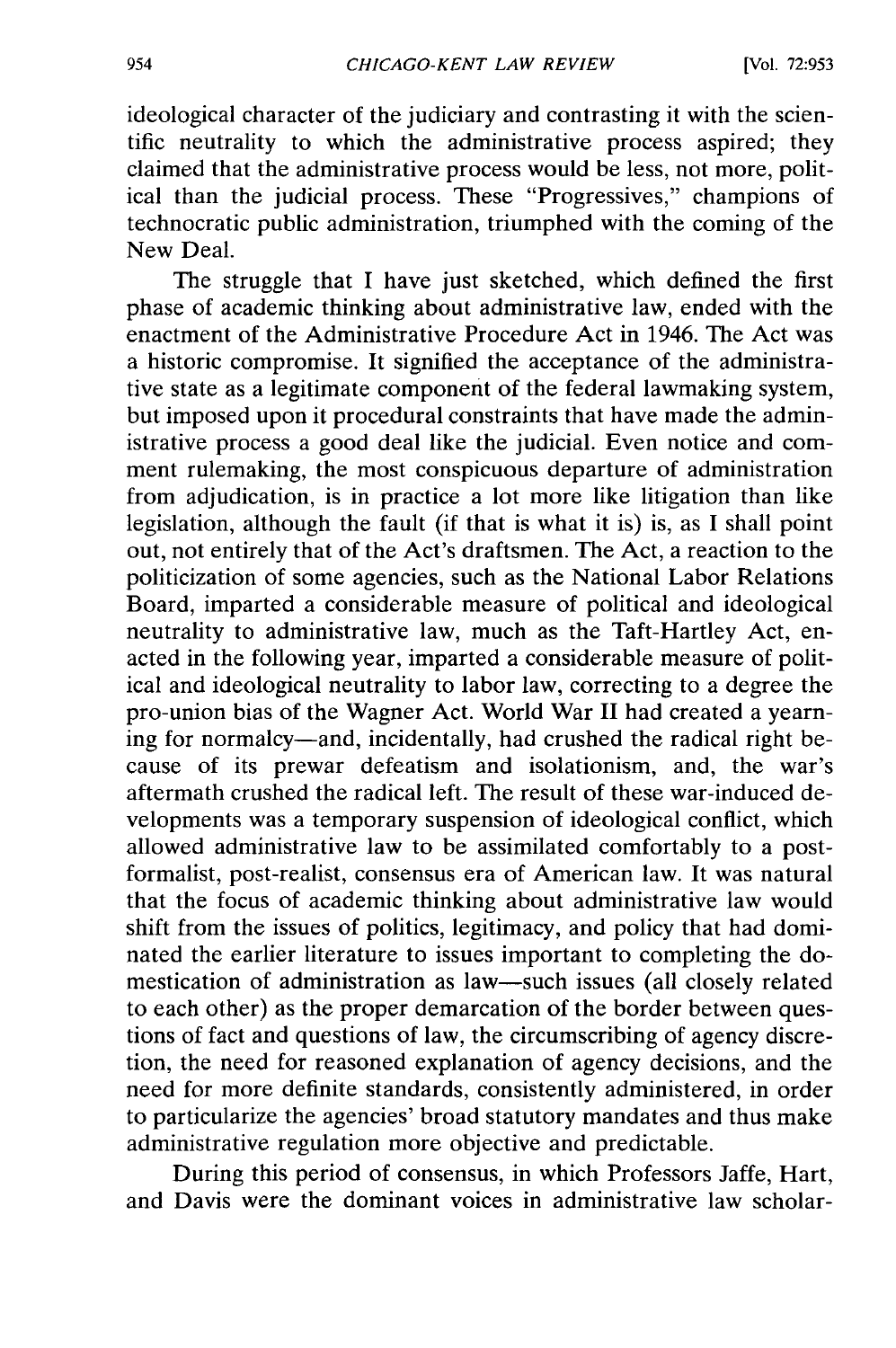ship,<sup>1</sup> and Frankfurter and Friendly in the judiciary, few people bothered to ask whether the administrative agencies were accomplishing what they were supposed to accomplish, whether what they were supposed to accomplish was worthwhile, and whether the actual consequences of administrative regulation were good or bad (and what the standard of goodness or badness in regulation should be). These were not procedural or doctrinal, or even constitutional, questions, so they were unlikely even to occur to lawyers. They were unlikely to occur to anyone the more that agencies were conceived to be, and were in fact, like courts. No serious person asks whether we need courts; we obviously do. If agencies are just another form of the judiciary, handling as it were the overload of cases that courts cannot handle either because of the sheer number or because some cases present issues that baffle judges, no one is likely to ask whether we need agencies.

When ideological strife resumed in this country in the 1960s, the administrative state was caught up in it. On the left, Ralph Nader and his ilk, building on an earlier but heretofore rather ignored literature on regulatory capture, began asking whether the agencies were the zealous protectors of the public interest that they pretended to be and whether there was not a need both to increase citizen involvement in the existing agencies and to expand administrative regulation into new domains, such as automobile safety.<sup>2</sup> On the right and increasingly in the center as well and even in the center left, economists began questioning the missions of a number of the most prominent federal administrative agencies. They found that much of what the agencies did, such as limiting airlines' entry into city pairs, regulating the prices of rail and truck transportation, awarding broadcast licenses in exchange for commitments to provide local programming, putting a ceiling on the price of natural gas, and even fostering unionization and trying to make advertising and labeling more informative, just was not worthwhile; the agencies were performing allocative functions, in transportation, labor, advertising, communications, energy, and other important sectors of the economy, that the market could perform more effectively and at lower cost. The *real* mission of the agencies, the economists showed, here converging with Nader and his academic allies such as the historian Gabriel Kolko, was to cater to powerful

**19971**

<sup>1.</sup> *The summa theologica* of this era of administrative law scholarship is Professor Jaffe's 792-page treatise. Louis L. **JAFFE, JUDICIAL** CONTROL OF ADMINISTRATIVE **ACTION** (1965).

*<sup>2.</sup> See* JERRY L. MASHAW **& DAVID** L. HARFST, THE **STRUGGLE** FOR AUTO **SAFETY** ch. 3 (1990).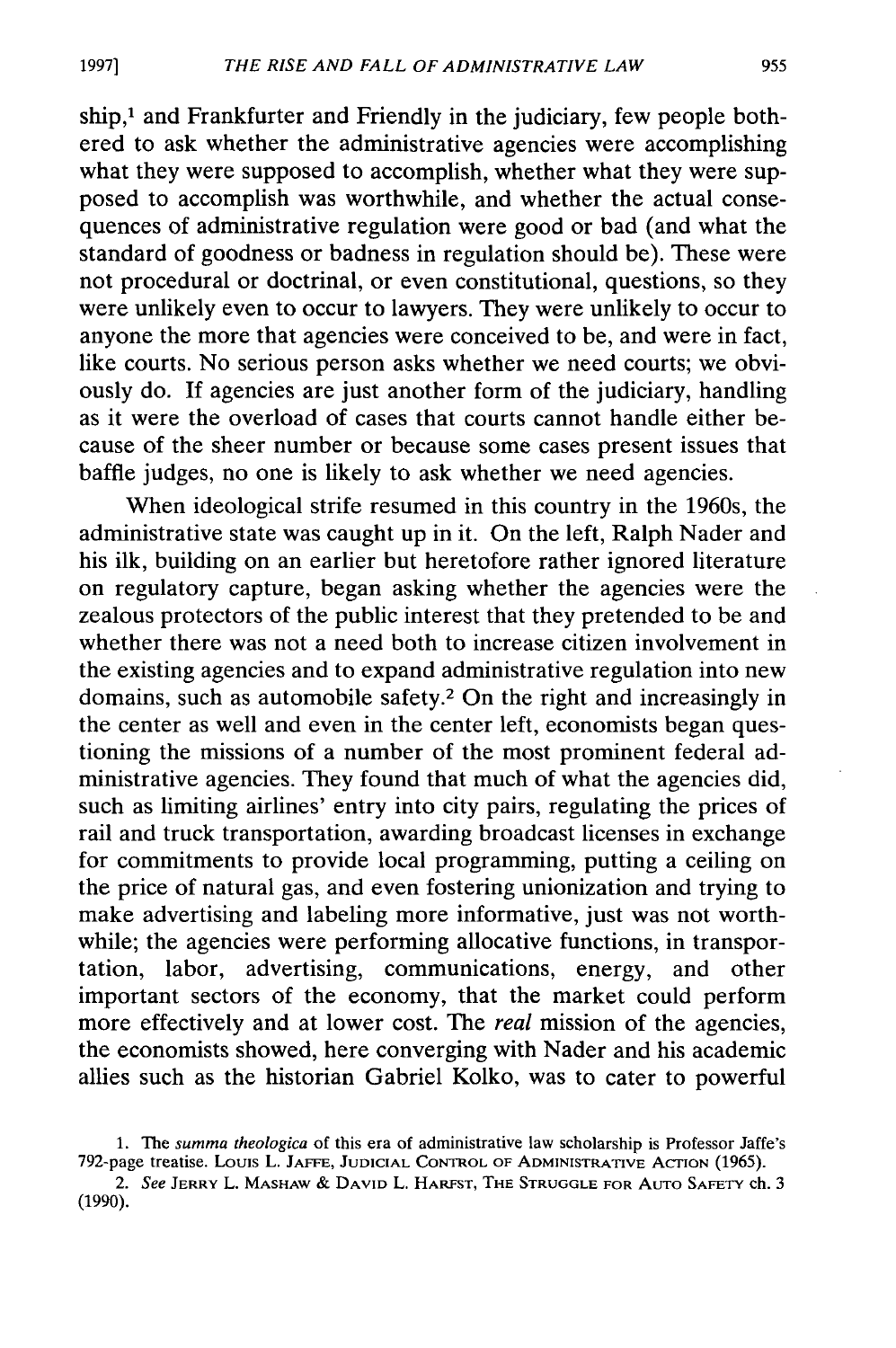interest groups, and no amount of procedural improvement would do anything to change the situation.

The economic critique implied that academic thinking about administrative law had missed the point by failing to understand that administrative agencies were fundamentally different from courts. Agencies belonged to the interest-group state; they were political captives and instruments; they were agents of overregulation. They could no more be improved (whether by better procedures or better personnel) than a private cartel or a stolen-car ring could be improved; making them work better would simply increase the drain on society's wealth. The Naderites, in contrast, having no faith in markets, thought that agencies weren't doing enough, or were doing the wrong thing, or that we needed new and different agencies. But they agreed with the economists that the academic lawyers had missed the boat by focusing on the law on the books rather than on the law in action-the actual operation and effects of administrative regulation.

The Naderite critique inspired reforms designed to make regulation more public-interested, for example by empowering citizens' groups to obtain judicial review of regulatory actions and inactions. The economic critique helped to power the deregulation movement, which has achieved, though probably more as a result of fortuitous technological and economic changes than of the power of economic theory and evidence, some remarkable successes. Some agencies have disappeared, such as the Civil Aeronautics Board, the Federal Power Commission, and the Interstate Commerce Commission. Others have become shadows, such as the Federal Trade Commission and the National Labor Relations Board; others-notably the Federal Communications Commission and the banking agencies-have so far relaxed their grip as to become almost deregulatory agencies. Others, including the Securities and Exchange Commission and the agencies that regulate banks and other financial intermediaries, have been marginalized by rapid growth in the variety and complexity of the regulated activities.

The accelerating deregulation of the American economy has been masked by the rise of agencies concerned primarily with health and safety, such as the National Highway Transportation Safety Administration, the Department of Labor's Benefits Review Board, and the Occupational Safety and Health Administration, with environmental amenities (the Environmental Protection Agency, but also, though with less enthusiasm, the Army Corps of Engineers, under the prodding of various environmental laws), with discrimination, such as the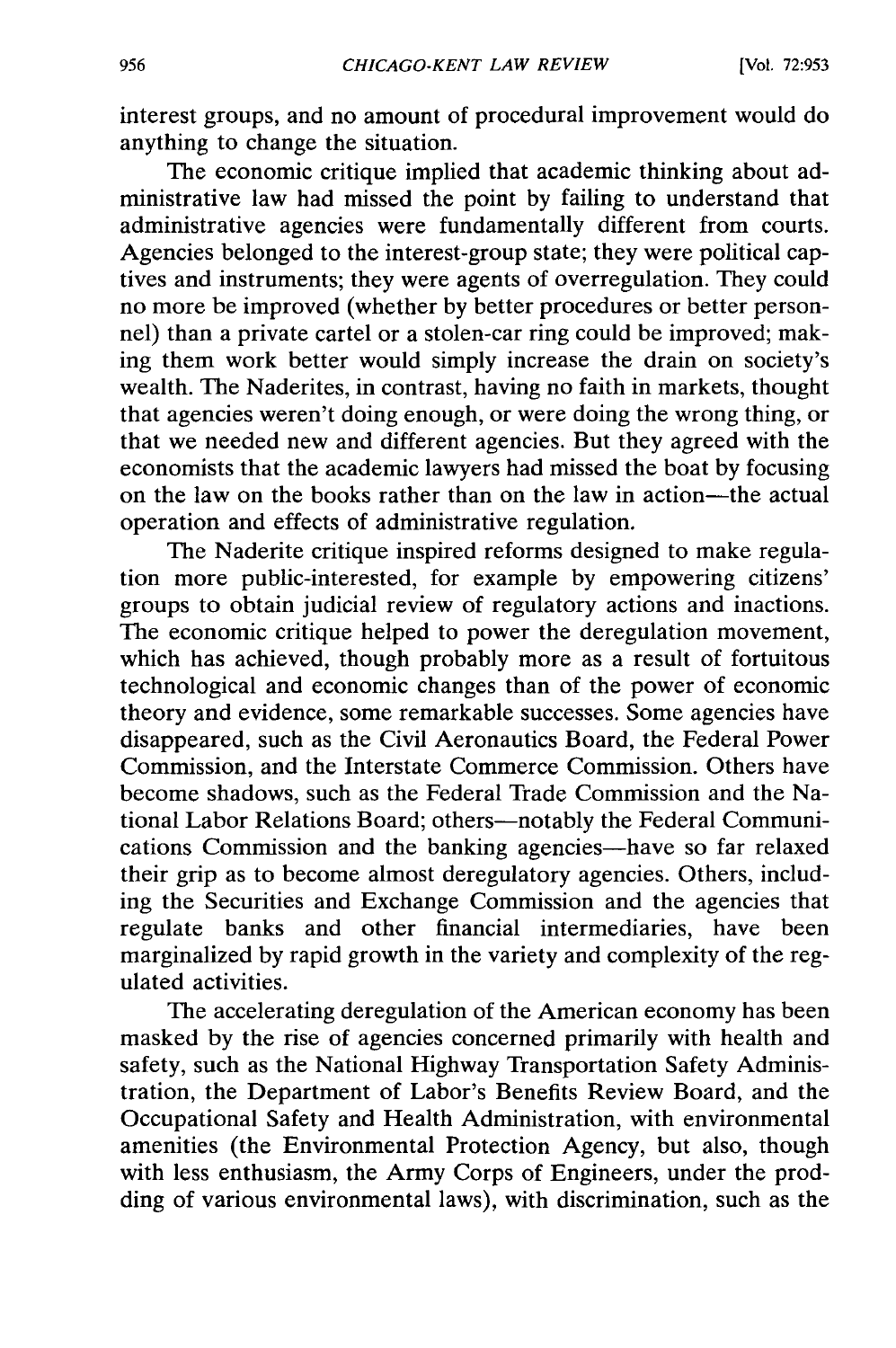Equal Employment Opportunity Commission, and with retirement and disability. Less obviously (though perhaps *only* less obviously) protectionist than the old-line industry-specific agencies that felt the deregulatory axe, these newer programs are legacies of Naderite and other brands of leftism that flourished in the 1960s and 1970s and that are now, some of them, embattled. But in addition the Immigration and Naturalization Service has become busier of late because of heavy legal and illegal immigration and the tightening of the immigration laws. As further evidence that the administrative state is not inherently left-wing, the creation of the U.S. Sentencing Commission in the 1980s marked a notable expansion of administrative at the expense of judicial authority.

So there is plenty of administrative regulation, probably more than ever, though possibly with less aggregate impact (but who knows?). Much of this regulation is subject, and has been subjected, to economic critique, in particular the regulation of pollution and of job safety and health and the prohibition of discrimination on grounds of age; much of that regulation appears to be regressive, ineffectual, perverse, or all three at once. That is not yet the consensus view of legal scholars, by any means; but the success of the economic critique in so many of the older areas of regulation has forced administrative law scholars to address the merits, and not merely the procedures or other forms, of the surviving (and in some areas growing) regulation. Administrative law scholarship has acquired in consequence a more substantive, a more economic, and a more institutional cast. There is much more interest in what works, and much less in the forms and formalities of the administrative process except insofar as they shape consequences in the real world.

The original form of the economic critique treated regulation largely as a form of cartelizing, and this proved fruitful for many of the industry-specific regulatory programs, such as the control of price and entry by public utility and common carrier regulation, programs preceding or created by the New Deal. This kind of regulation confers concentrated benefits on the regulated industry (and sometimes on important customer groups as well-such as beneficiaries of regulation-mandated cross-subsidies) while diffusing its costs much more broadly, and so it is easy to explain this kind of regulation in terms of interest groups. Much of the newer or surviving regulation, however, exhibits the opposite pattern-diffuse benefits and concentrated costs (most environmental regulation is of this character)—and so cannot easily be assimilated to a model of regulation that is based on cartel

**1997]**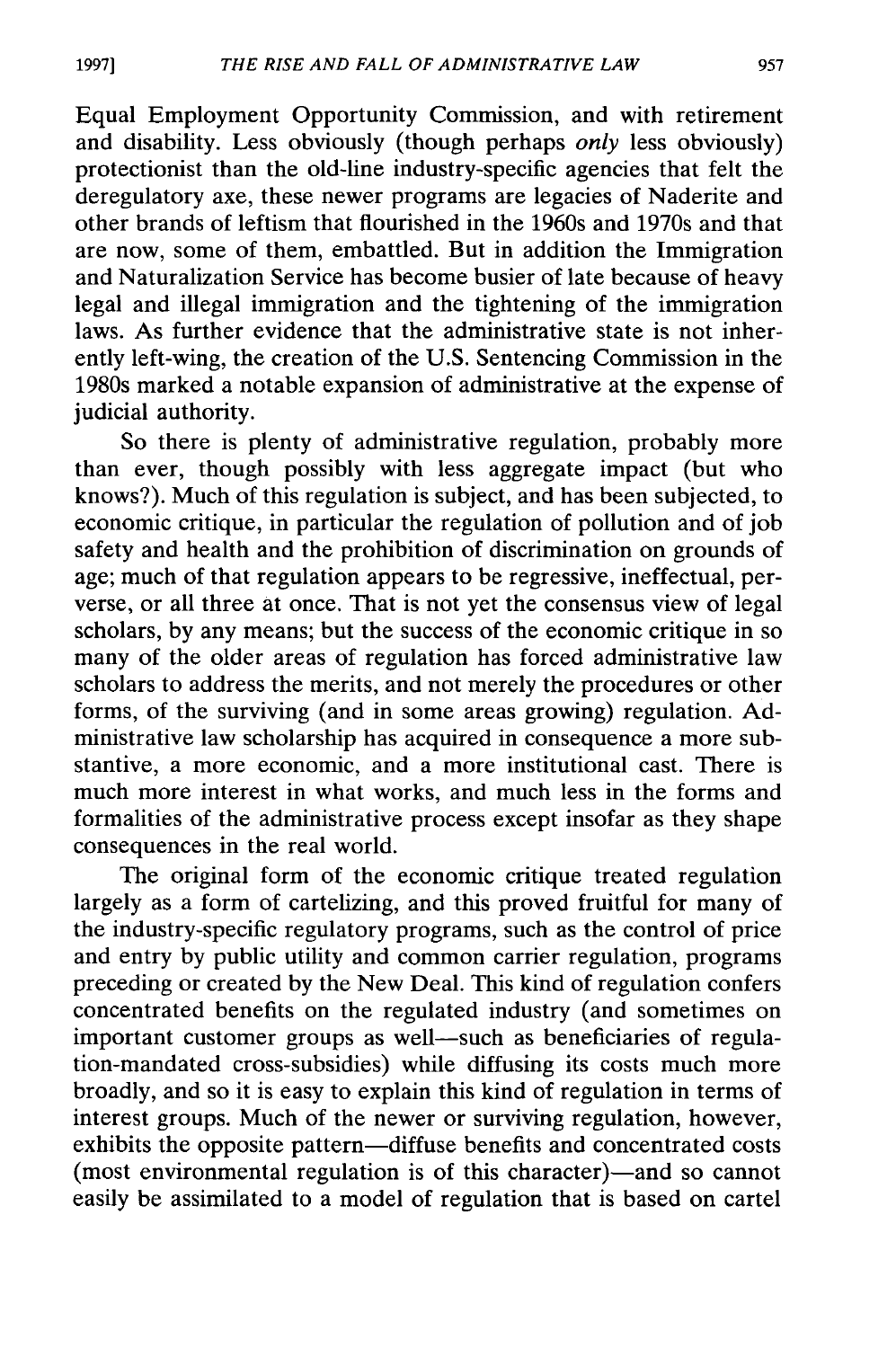and interest-group theory. Instead economists and political scientists have tackled this kind of regulation with public-choice theory.<sup>3</sup> This body of theory is most easily understood as simply the general principles of economic theory applied to the political arena, as distinct from the application of highly specific subtheories, such as cartel theory or interest-group theory (the latter, moreover, modeled on the former). Public-choice theory is nowadays infused with a heavy dose of game theory in recognition of the strategic character of the interactions that determine public policy.

The point I wish particularly to emphasize is that cutting-edge administrative law scholarship today looks very different from what it looked like forty years ago; indeed, it looks a good deal less like *legal* scholarship. We can see this by considering what are the vital issues in administrative law scholarship today. One is how best to regulate hazards to safety, health, and the environment. This issue, in a sense inevitable simply because of the changing focus of regulation, has engaged the sustained and imaginative attention of such able economists as Kip Viscusi and such able jurists as Stephen Breyer and Cass Sunstein. The cardinal findings of this literature are as follows:

1. The law fails to distinguish sufficiently between situations in which transaction costs prevent risks to safety and health from being internalized, as in the case of pollution and other environmental degradation, and situations in which they do not, as in the case of jobrelated hazards. Administrative regulation is much more easily justified in the first class of situations than in the second.

2. There may, however, be subtle sources of market failure in the second class as well, sources identified for example by the growing scholarship in behavioral economics. Behavioral economists (really, economic psychologists) have identified quirks in human reasoning which they believe impede the ability of people to think sensibly about low-probability risks to health and safety. In addition, the adequacy of using normative economics ("cost benefit analysis") to monetize nonmonetary costs, such as reduced health or safety or a diminution in the number of animal species, has been questioned.

3. Even those administrative law scholars who support active regulation of job safety and the environment recognize that the actual performance of the regulatory agencies in these areas has frequently been deplorable. Their criticisms are illustrated by the tables that list

*<sup>3.</sup> See, e.g., Conference on the Economics and Politics of Administrative Law and Procedures,* 8 J.L. **ECON.** & ORG. 1 (1992).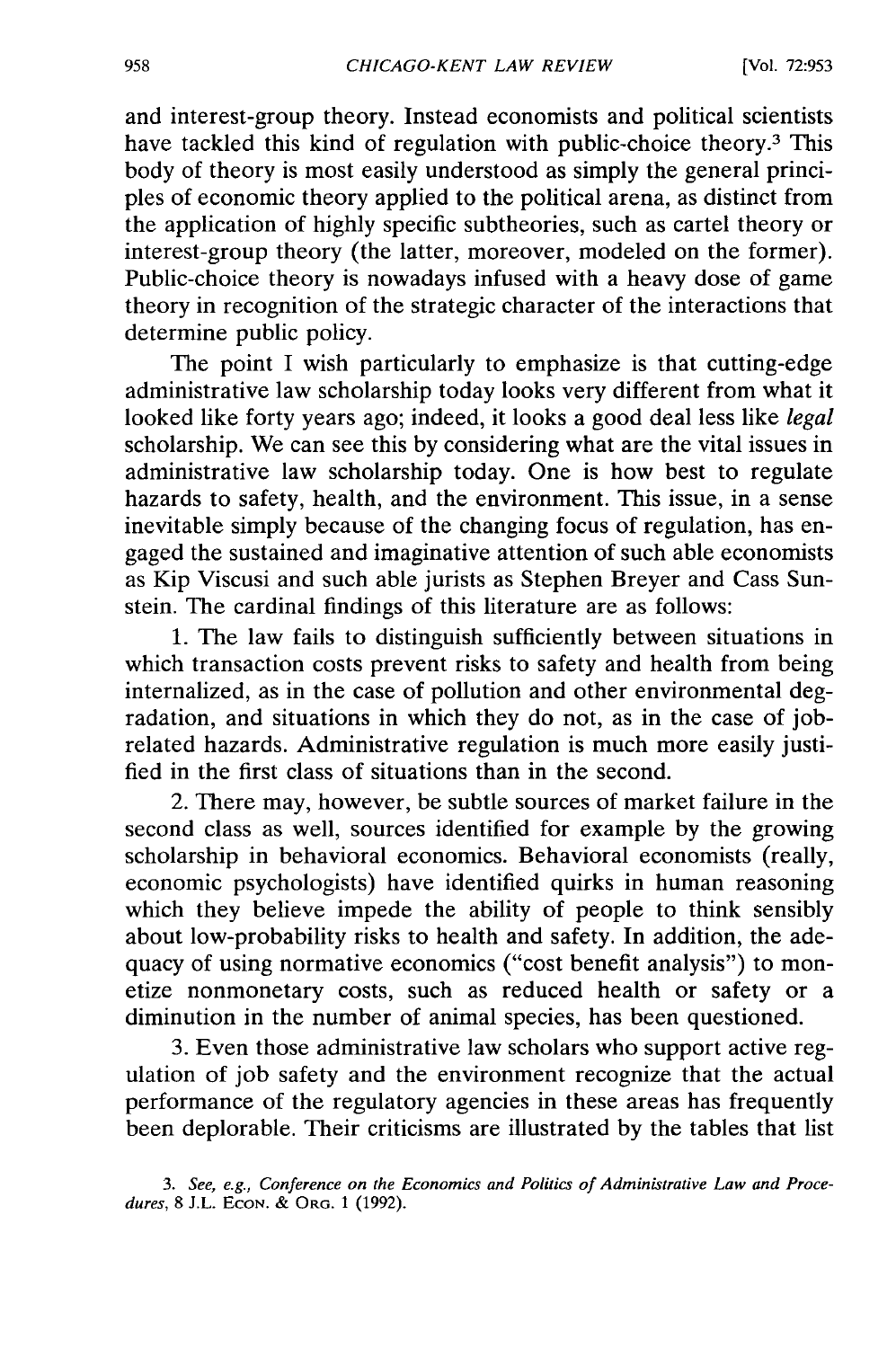the values (essentially the cost of compliance with an agency's safety directives divided by the number of lives saved by compliance) that different regulatory programs impute to a human life. The tables reveal enormous variance and irrational extremes.4 *Any* variance seems largely irrational, since, allowing for some differences in antecedent pain and suffering, death is death whatever the particular causal agent. The agencies that fix the value of a human life at the high end of the scale may actually be impairing human longevity, because the heavy compliance costs implied by such valuations have the effect of regressive taxes, disproportionately reducing the real incomes of the poorand income and longevity are positively correlated.<sup>5</sup>

4. Those who want to improve rather than jettison or curtail the regulation of health, safety, and environmental entities have come up with a variety of suggestions for reform, suggestions primarily institutional rather than doctrinal or even procedural in character. An example is Stephen Breyer's proposal for the creation of a high-level federal administrative agency to coordinate the risk-reduction activities of the existing administrative agencies in an effort to iron out some of the discrepancies in the agencies' valuation of human lives and other intangibles.<sup>6</sup>

This branch of administrative law scholarship draws more on economics and political theory than it does on law. But so, it turns out, does much of the best scholarship concerned with the procedural aspects of the administrative process, including the scope of judicial review and the distinction between rulemaking and adjudication. This scholarship has exposed a significant lag in judicial thinking relative to academic. The most important administrative law decisions of the Supreme Court in this period of growing sophistication of academic thinking about administrative law include decisions authorizing preenforcement review of administrative rules (Abbott Laboratories<sup>7</sup>), expanding, curtailing, and then expanding again the right to attack administrative action in federal court *(Morton,8 Lujan,9 Northeastern Chapter10),* invalidating the one-house veto of regulatory action

10. Northeastern Fla. Chapter of the Associated Gen. Contractors of Am. v. City of Jacksonville, 508 U.S. 656 (1993).

**19971**

*<sup>4.</sup> See, e.g.,* W. Kip Viscusi, Regulating the *Regulators,* 63 U. CHI. L. REV. 1423, 1432-35 tbl. 1 (1996).

*<sup>5.</sup>* See Cass R. Sunstein, *Health-Health Tradeoffs,* 63 U. CHI. L. REV. 1533 (1996).

*<sup>6.</sup>* See **STEPHEN BREYER,** BREAKING **THE** VICIOUS **CIRCLE:** TOWARD **EFFECTIVE** RISK REGULATION ch. 3 (1993).

<sup>7.</sup> Abbott Lab. v. Gardner, 387 U.S. 136 (1967).

<sup>8.</sup> Morton v. Ruiz, 415 U.S. 199 (1974).

<sup>9.</sup> Lujan v. Defenders of Wildlife, 504 U.S. 555 (1992).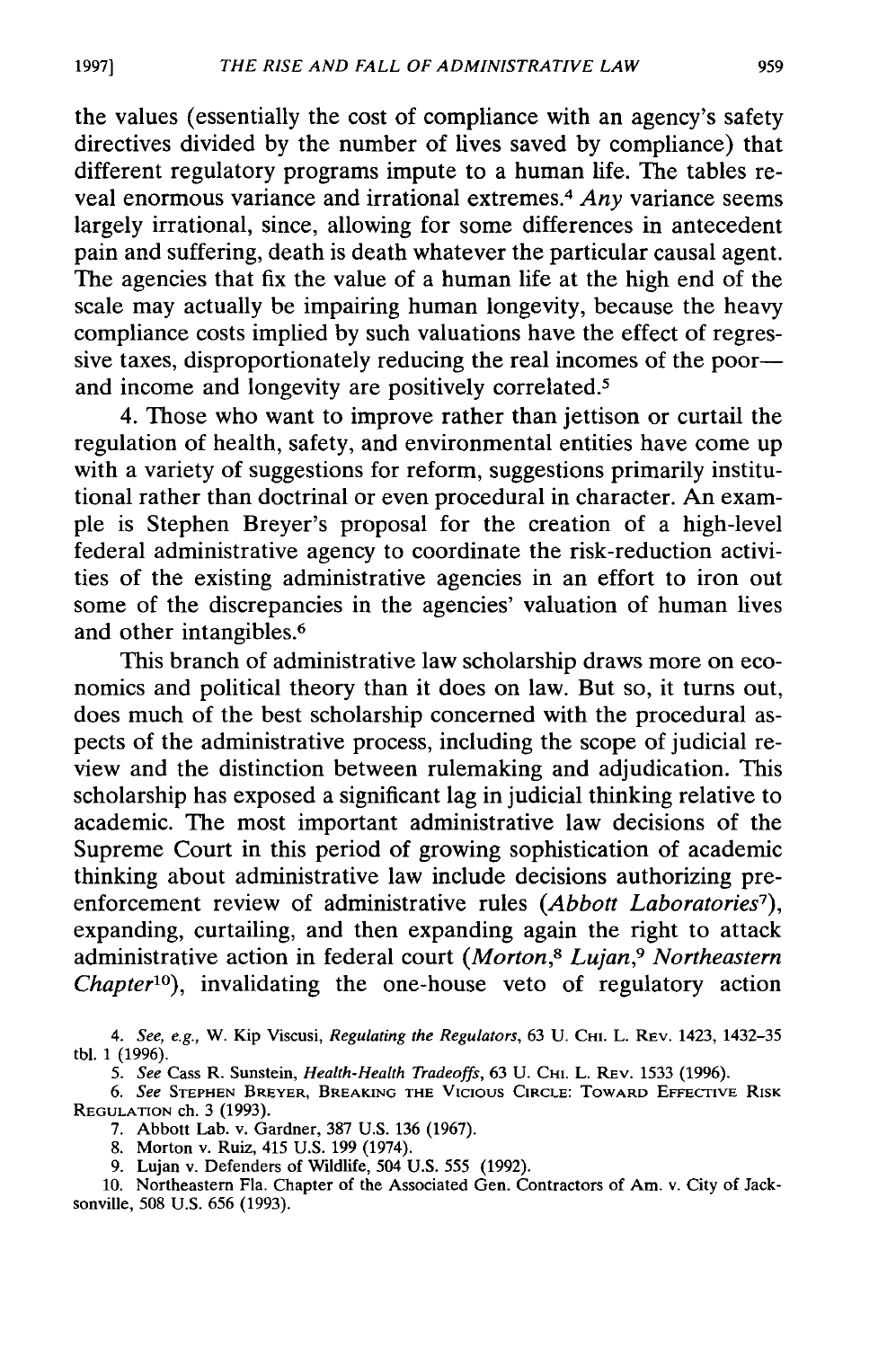*(Chadha1"),* insisting that agencies justify their about-faces *(Motor Ve*hicle Manufacturers' Association<sup>12</sup>), squashing intrusive judicial review of agencies' procedures *(Vermont Yankee<sup>13</sup>)*, allowing federal criminal sentencing policies to be consigned to an administrative agency *(Mistretta14 ),* and curtailing judicial review of agencies' interpretations of their statutes *(Chevron'5).* The academic response to these decisions has been shaped more by game theory and public choice theory than by conventional legal theory. The most influential administrative law scholars are interested in the actual or probable impact of these decisions on public regulation rather than in how they fit into a preexisting structure of legal doctrine. They have pointed out, for example, that insofar as administrative agencies now exercise a substantial amount of the legislative power of the United States, and insofar as these agencies are under far greater control by the President than by Congress, and insofar as federal judges are far more likely to enforce original legislative deals than agencies controlled by the President are, the effect of decisions such as *Chadha* and *Chevron* that curtail federal judicial review of agency determinations is to displace *legislative* power into the *executive* branch-a paradoxical result since the authors of these decisions defend them by reference to the allocation of powers in the Constitution, which endeavored to lodge the legislative and executive powers in different branches.

As this discussion illustrates, the Court has ignored the lessons of the recent administrative law scholarship. The law that best describes the results in the Supreme Court's administrative law jurisprudence of recent decades is the law of unintended consequences. I am sure that the Court did not realize when it authorized pre-enforcement judicial review of administrative rules in the *Abbott Laboratories* case that this would curtail the use of notice and comment rulemaking because it would require the agency to create a highly elaborate record in order to withstand that review, whereas if review were postponed to an enforcement proceeding a record narrowly tailored to the issue in that proceeding could be developed on the spot as it were, rather than in advance. Or that the Court's endorsement of the "hard look" doctrine in *Vermont Yankee* would simply slow down the administrative

11. INS v. Chadha, 462 U.S. 919 (1983).

12. Motor Vehicle Mfrs. Ass'n v. State Farm Mut. Auto Ins. Co., 463 U.S. 29 (1983).

13. Vermont Yankee Nuclear Power Corp. v. Natural Resources Defense Council, Inc., 435 U.S. 519 (1978).

14. Mistretta v. United States, 488 U.S. 361 (1989).

15. Chevron U.S.A. Inc. v. Natural Resources Defense Council, Inc., 467 U.S. 837 (1984).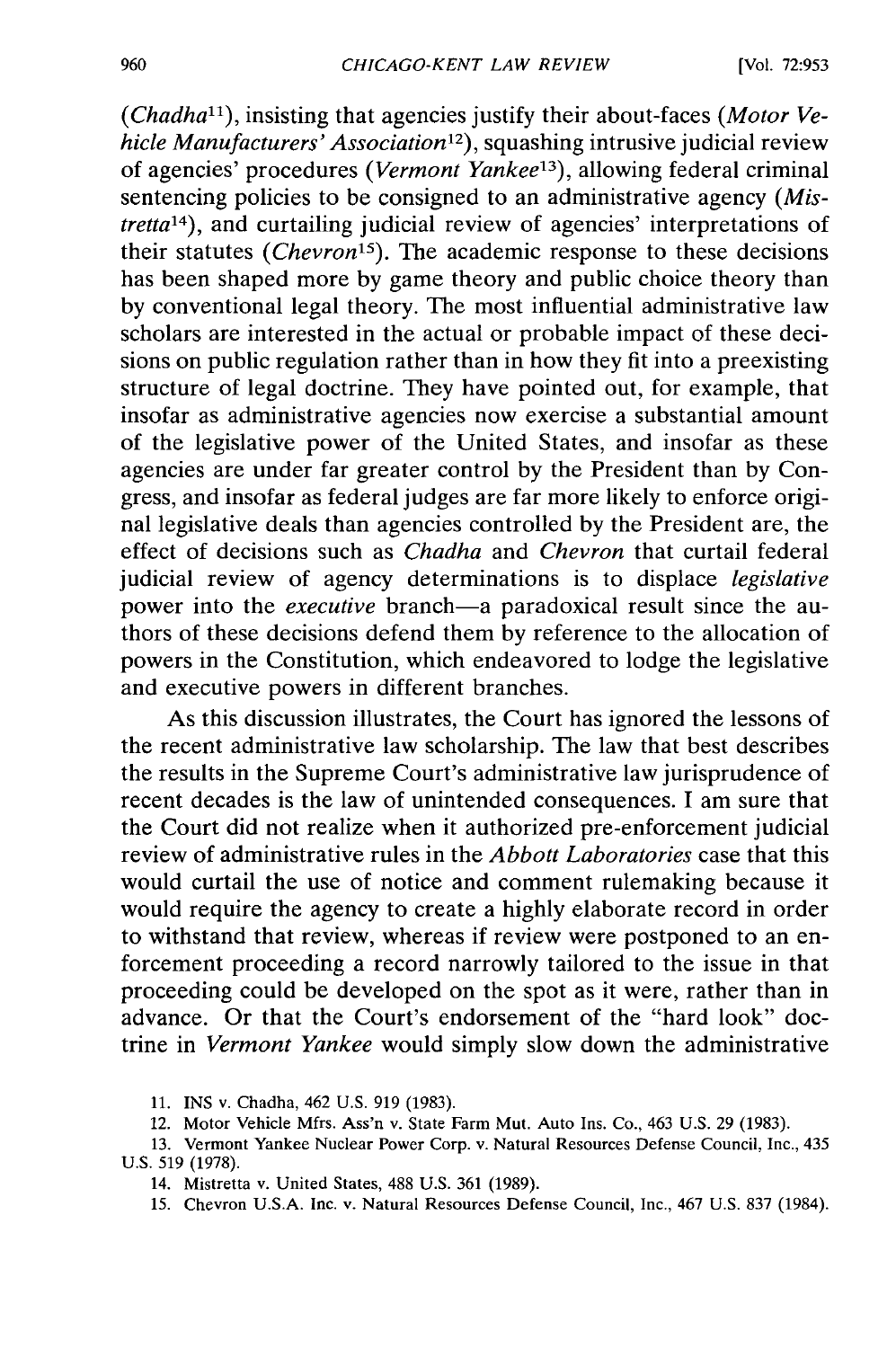process with no offsetting gains in greater accuracy. 16 One wonders whether the Court has any clue as to the consequences of its administrative law decisions for society. Maybe it doesn't think that that is any of its business.

Those tables of imputed values of human life that I mentioned bring to mind another, though somewhat muted, theme of modern administrative law scholarship, and that is the management of sheer volume. For example, as more and more federal judges were appointed to handle an increasing caseload, the number of different judges involved in federal criminal sentencing grew (even though the federal criminal caseload itself wasn't growing much), and this underscored the sentencing variance produced by the traditionally uncanalized discretion of the sentencing judge. So we got the sentencing guidelines, which alter the relation between the federal district courts and their administrative adjuncts, the federal probation service and parole commission; the Sentencing Commission is the probation service and parole commission writ large. By laying down rules for sentencing, the Commission was able to centralize and rationalize the sentencing process to a degree that the courts could never have done by themselves. Sentencing is to an ineliminable degree arbitrary, and courts are not comfortable making arbitrary determinations.

Earlier the Department of Health and Human Services had done much the same thing in its domain as the Sentencing Commission was to do with sentencing. The Department curtailed the discretion of the hundreds of administrative law judges who make social security disability determinations by promulgating a detailed set of largely quantitative criteria, the "grid," to guide determination of entitlement to disability benefits. I have urged a different response to the problem of managing volume, and that is to strengthen the appellate review process within the administrative agencies in order to reduce the burden of appellate review on the federal courts. Specifically, I have urged the creation of a court of disability appeals-an interagency Article III appellate court that would review disability determinations by the Social Security Administration, the Department of Labor, and other federal agencies, with further review by the federal courts of appeals limited to determinations of issues of pure law.<sup>17</sup> The issues raised by

**1997]**

<sup>16.</sup> See Stephen Breyer, Vermont Yankee and the Courts' Role in the Nuclear Energy Controversy, **91** HARV. L. REV. 1833 (1978).

<sup>17.</sup> RICHARD **A.** POSNER, THE FEDERAL **COURTS: CHALLENGE AND** REFORM 266-67 **(1996).**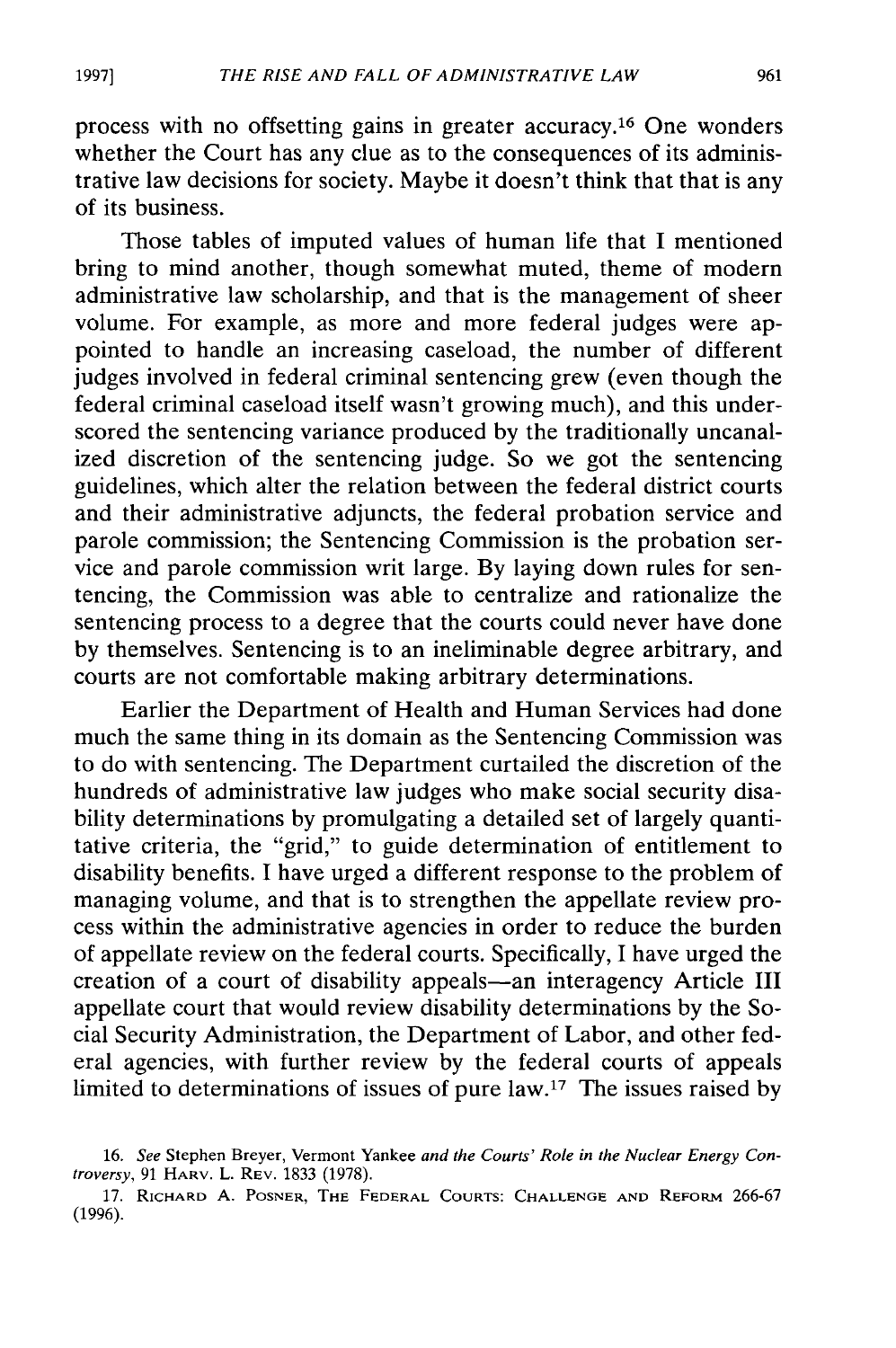all these developments and proposals are, it should go without saying, institutional and managerial rather than doctrinal or procedural.

The point that I made earlier about judicial disinclination to make arbitrary determinations may help answer the vexed and unsettled question, one of great importance to the rulemaking activities of the agencies, of how to distinguish between "legislative" rules, which can be promulgated only after notice and comment rulemaking proceedings, and "interpretive" rules, which can be promulgated without any such formalities, and therefore much more cheaply and swiftly. For a rule to be interpretive it is not enough, I believe, that the rule is consistent with the purpose of the statute that it is interpreting; for that is equally true of any valid legislative rule. A valid interpretive rule must in addition be *derivable* from the statute that it implements by a *process* fairly to be described as interpretive; that is, there must be a path that runs from the statute to the rule, rather than merely consistency between statute and rule. A largely jurisprudential literature concerned with establishing the outer boundaries of what can reasonably be described as judicial interpretation rather than judicial legislation can help courts and agencies determine when a rule can be described as a reasoning from the statute rather than an addition to the statute. A specific period of limitations, for example, cannot be derived from the statute establishing the right that is to be subjected to a limitations period. It might be possible to reason from the statute that the enforcement of the rights created by it should be subject to a deadline, even that the deadline should be short or long relative to the deadlines for enforcing other kinds of right. But the sorts of argument and evidence available in an adjudicative proceeding (the usual form in which interpretive rules are promulgated) lack the precision and trenchancy necessary to derive a specific number of months or years. And so with the precise height in feet of the retention fence for wild animals that was before my court in the *Hoctor* case.18 When the fixing of a rule requires either the kind of scientific or technical data obtainable only in a rulemaking proceeding, or simply an arbitrary judgment, the adjudicative process is unusable. Notice and comment rulemaking must be employed, and the required rule is therefore a legislative rather than an interpretive rule. So once again the courts and agencies have to go outside the narrow precincts of traditional legal analysis in order to answer a difficult question of administrative law.

<sup>18.</sup> Hoctor v. United States Dept. of Agric., 82 F.3d 165 (7th Cir. 1996)